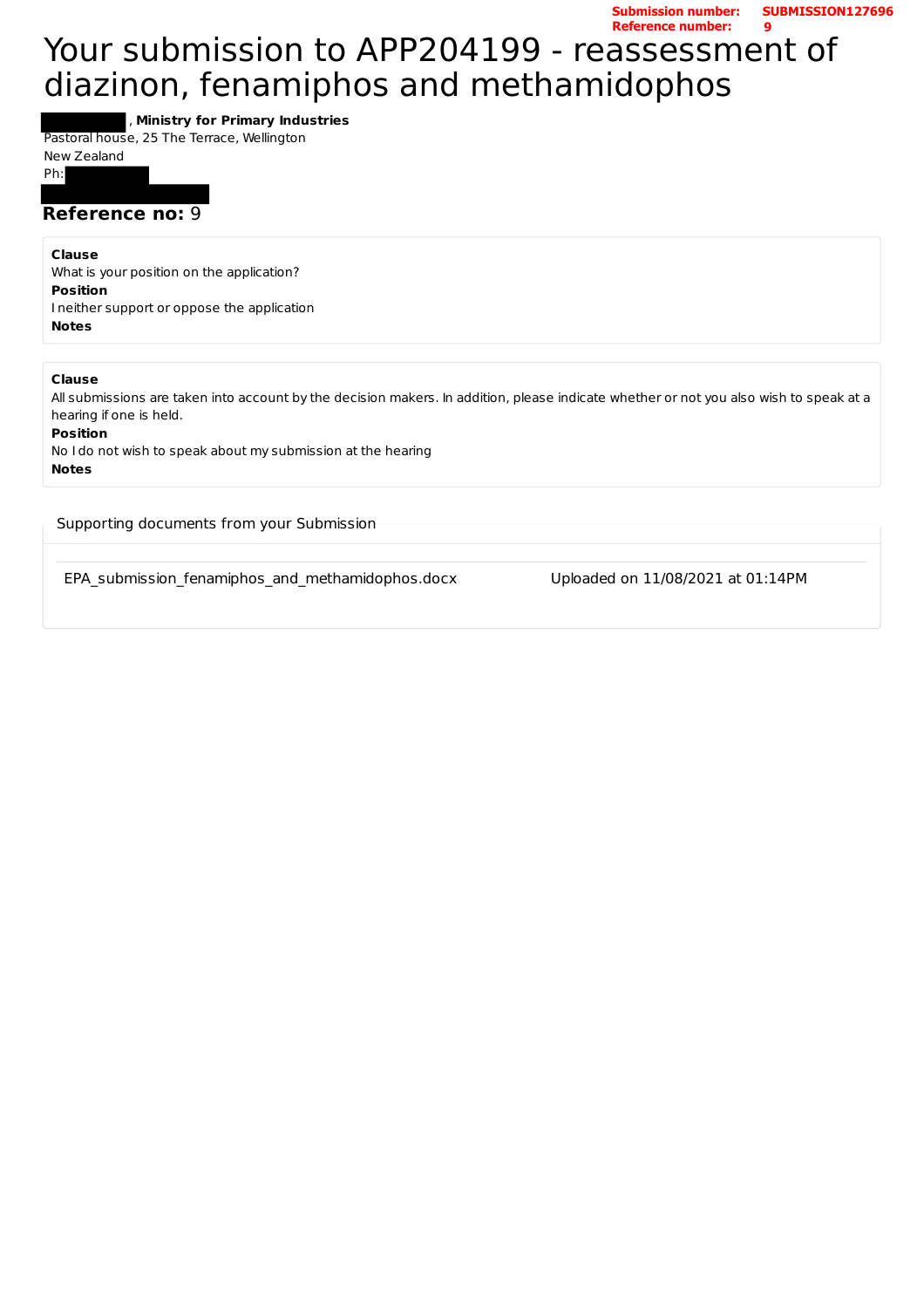### **Reasons for submission**

MPI welcomes the opportunity to provide feedback on this application to extend the phase out date of diazinon, fenamiphos and methamidophos.

#### **Use for incursions**

The application refers to the putative use of diazinon and methamidophos during a BMSB incursion, in particular that there is "reasonable likelihood that methamidophos or diazinon will be an important tool for immediate use/response". The current MPI BMSB Operational Specification does not currently list these two insecticides as likely options in a response, only bifenthrin is identified. The risk assessments performed by EPA identified high risks to both operators (even while using full protective equipment including a respirator) and to bystanders during the application of methamidophos on maize (both ground-based and aerial application, scenario Maize 8, 9 and 1[0 in this document\)](https://www.epa.govt.nz/assets/FileAPI/hsno-ar/APP201045/9a2d6b25d1/APP201045-Summary-and-Analysis-Maize.pdf). Diazinon has low to high risks for operators and negligible to medium risks to bystanders [\(this document\)](https://piritahi.cohesion.net.nz/Sites/SAI/BGIC/TREAT/InvestigationorAltTreatments/APP201045-APP201045-Decision-Amended-with-s67As-and-APP202142-2015.07.28.pdf%20(epa.govt.nz)). Given these health risks, it is unlikely these two active ingredients would be the preferred options for the treatment of BMSB.

#### **Use in biosecurity**

Fenamiphos and methamidophos are chemical treatment options in the MPI Standard: Treatment Requirement: Approved Biosecurity Treatments (ABTRT) for clearance of goods at the border. Diazinon is not an approved treatment option in the ABTRT.

# **Fenamiphos**

Fenamiphos is recommended for use on dormant bulbs, root divisions, corms, tubers and rhizomes against nematodes (treatment code NST8). The treatment is also sometimes applied to plants roots as no nematicide option exists in the ABTRT. The treatments using fenamiphos are as follows: hot water at 44°C for 3 hr (pre warm at 24°C for 2 hr) + immersion in fenamiphos, 2 g a.i./L for 1 hour or fumigation with methyl bromide for 2 hours (different concentrations available depending on temperature) followed by immersion in fenamiphos, 2 g a.i./L for one hour. Research is currently under way to find alternatives to fenamiphos, given its phase out due date. The results of this research are not yet available so whether alternatives will be available in the future in unknown. Fenamiphos is therefore the only current option against nematodes and is of critical use. Fenamiphos is not approved in Europe and is banned in several other countries including China, therefore the treatment often must be performed onshore.

Based on data on treatments from 2014 to 2021, consignments are rarely directed for treatment with fenamiphos. After contacting nurseries conducting treatments, it appears fenamiphos is used rarely (one nursery indicated one to ten treatments per year, another one treatment out of 11, two reported not using it). According to one nursery owner, the identification of pests before treatment is increasing and as a result the number of treatments is expected to decrease, as currently some treatments are not necessary (if the pest is not a regulated or quarantine pest). One of the main treatment providers conducting treatment on nursery stock was terminated early 2021, as a result most nurseries now provide treatment under the Treatment at MPI Approved Facilities-PEQ facilities programme and are audited and verified by MPI Inspectors. These facilities are also approved for post-border treatment only for their own imported nursery stocks.

The previous EPA reassessment focused on the use of fenamiphos and methamidophos in agricultural settings, however it is likely that an extension of the phase out period would also affect their biosecurity uses. In the 2013 reassessment, risks to operators using fenamiphos as a dip treatment was medium, with a risk quotient at 20 even while using full protective equipment, including a respirator (se[e this document,](https://epa.govt.nz/assets/FileAPI/hsno-ar/APP201045/16cd7f8670/APP201045-Summary-and-Analysis-Biosecurity.pdf) scenario biosecurity 5). The use of a 48-hour re-entry interval was also recommended.

Based on the feedback of two nursery owners who use fenamiphos, personnel conducting treatments were very aware of the health and safety requirements associated with the use of fenamiphos and indicated only one certified handler wearing full PPE including a respirator was allowed in the facility while performing treatment, excluding all other personnel from the facility, and then venting for a day before personnel were allowed back in the facility. Border staff inspecting treated plants are aware of the health and safety risks associated with